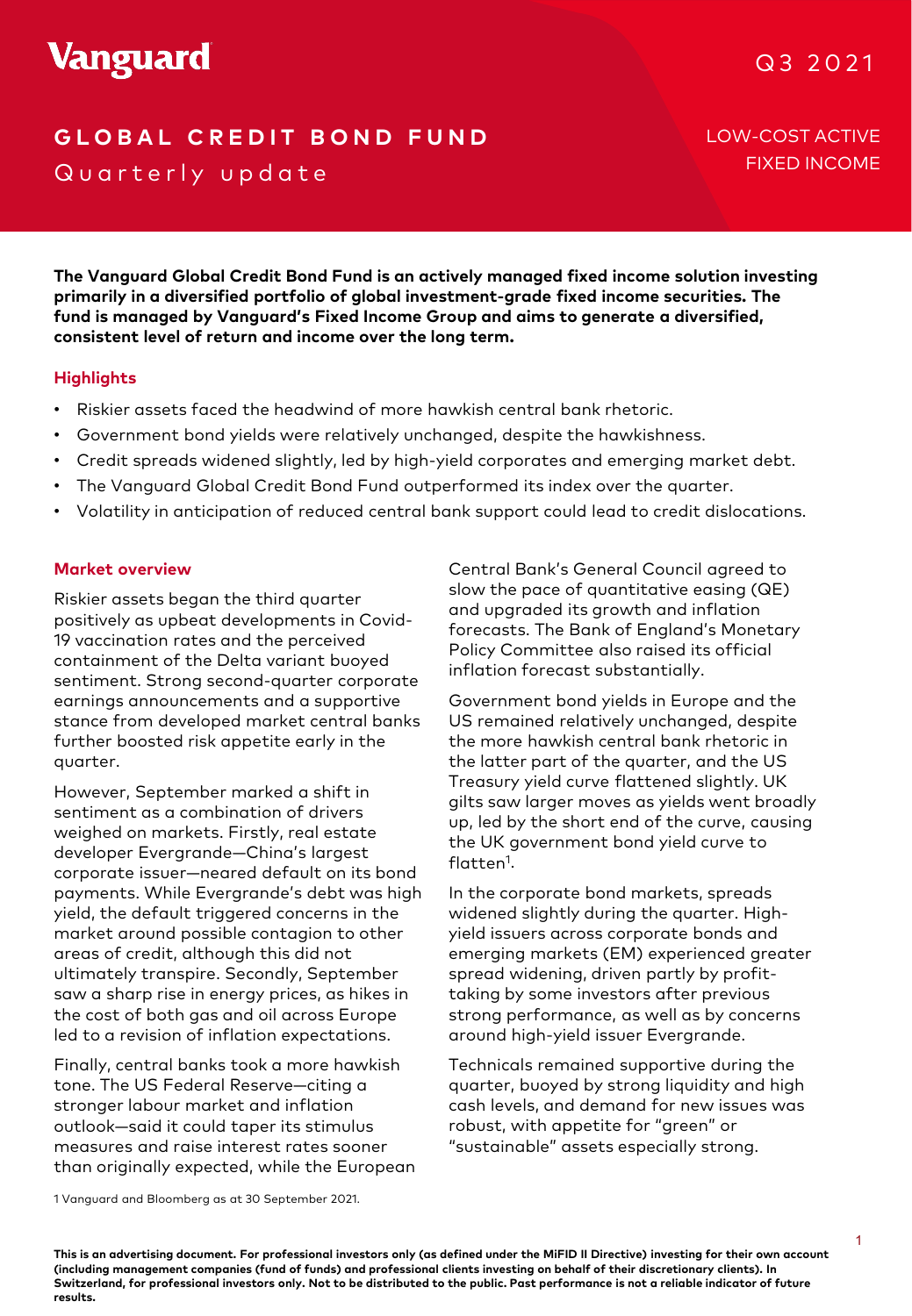

#### **Fund performance and positioning**

The Vanguard Global Credit Bond Fund returned 0.12% over the quarter. This compared with a return of 0.01% for its benchmark, the Bloomberg Global Aggregate Credit Index Hedged2.

The fund's duration positioning in US Treasuries was a positive contributor to overall performance. A sector allocation to European investment-grade credit also added value.

The fund's sector allocations to high-quality North American corporate bonds weighed on performance during the period. Our total credit allocation also marginally detracted.

In terms of positioning, the fund's overweight to credit risk was reduced relative to earlier this year, although we remain selectively positioned across those pockets of the market that we believe are likely to benefit from strong investor demand and a steadily improving macroeconomic backdrop.

With valuations at high levels, there remain opportunities to add value but they are rarer and require higher conviction and performance will be driven by individual security selection. We maintained a constructive risk positioning, albeit lower than that of the index. The fund also remained selectively invested in emerging market debt and high-yield corporate bonds.

### **Outlook**

While spread tightening has slowed, strong demand for credit and accommodative central banks have continued to support the credit market. Meanwhile, investors have continued to seek higher returns further out on the risk spectrum in search of yield.

However, peak global liquidity and central bank support is likely behind us, with many policymakers now indicating that tapering is on the way.

We remain constructive on the credit asset class, although many of the highest-quality issuers are now priced too richly, in our view, while lower-quality issuers are vulnerable to a change in market sentiment. As a result, we have reduced our credit exposure over the last several months and are now focused on investment in credits that have upside potential based on improving fundamentals. Relative to more than a year ago, overweight positions in specific sectors, business models or credit-quality buckets offer little value in today's market.

We anticipate increased volatility in fixed income markets as the market adapts to the trajectory of normalised interest rates and reduced central bank liquidity.

This is likely to lead to dislocations in credit, leading to certain sectors that have to date been relatively insulated from volatility, thanks to the effect of QE, being more exposed. This should create opportunities for us to selectively add value.

2 Source: Bloomberg as at 30 September 2021.

**This is an advertising document. For professional investors only (as defined under the MiFID II Directive) investing for their own account (including management companies (fund of funds) and professional clients investing on behalf of their discretionary clients). In Switzerland, for professional investors only. Not to be distributed to the public. Past performance is not a reliable indicator of future results.**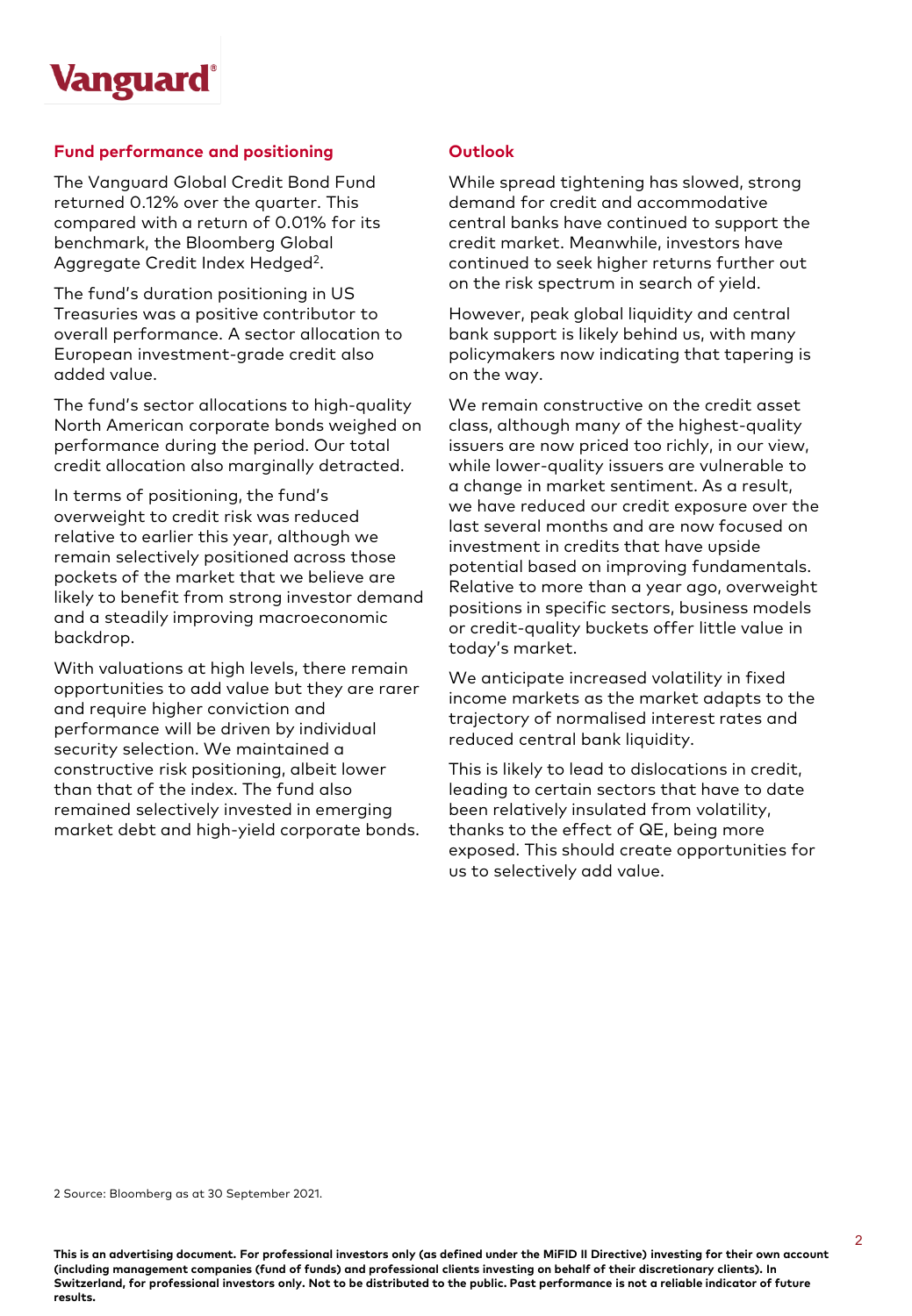# **Vanguard**

# **Key fund facts** (as at 30 September 2021)

**Investment manager:** Vanguard Group **Inception date:** 14 September 2017 **Domicile:** Ireland **Benchmark:** Bloomberg Global Aggregate Credit Index **Ongoing charges figure1 :** 0.35% **Fund AUM:** GBP 448m

**Number of holdings:** 1,347 **Average coupon:** 3.0% **Average maturity:** 8.9 years **Average quality:** A-**Average duration:** 7.2 years **ISIN:** IE00BYV1RG46

# **Fund performance since inception** (as at 30 September 2021)



Sep-17 Oct-17 Nov-17 Dec-17 Jan-18 Feb-18 Mar-18 Apr-18 May-18 Jun-18 Jul-18 Aug-18 Sep-18 Oct-18 Nov-18 Dec-18 Jan-19 Feb-19 Mar-19 Apr-19 May-19 Jun-19 Jul-19 Aug-19 Sep-19 Oct-19 Nov-19 Dec-19 Jan-20 Feb-20 Mar-20 Apr-20 May-20 Jun-20 Jul-20 Aug-20 Sep-20 Oct-20 Nov-20 Dec-20 Jan-21 Feb-21 Mar-21 Apr-21 May-21 Jun-21 Jul-21 Aug-21 Sep-21

| Cumulative (%) | YTD     | 3m   | 1 vear  | 3 yr (ann.) | 5 yr (ann.) | Since inception |
|----------------|---------|------|---------|-------------|-------------|-----------------|
| Fund           | $-0.13$ | 0.12 | 2.49    | 7.02        | $- -$       | 5.18            |
| Peer group     | $-2.10$ | 1.01 | $-1.76$ | 4.26        | 2.45        | 2.82            |
| Benchmark      | $-1.08$ | 0.01 | 1.19    | 5.09        | 2.94        | 3.41            |

| Year on year (%) | 1 Oct 2016 -<br>30 Sep 2017 | 1 Oct 2017 -<br>30 Sep 2018 |       | 1 Oct 2018 - 1 Oct 2019 -<br>30 Sep 2019 30 Sep 2020 | 1 Oct 2020 -<br>30 Sep 2021 |
|------------------|-----------------------------|-----------------------------|-------|------------------------------------------------------|-----------------------------|
| Fund             | $\qquad \qquad -$           | 0.17                        | 10.13 | 8.59                                                 | 2.49                        |
| Peer group       | 0.48                        | $-0.41$                     | 11.84 | 3.68                                                 | $-1.76$                     |
| Benchmark        | 0.85                        | $-1.25$                     | 9.59  | 4.64                                                 | 1.19                        |

#### **Past performance is not a reliable indicator of future results.**

Source: Vanguard and Morningstar, as at 30 September 2021. Peer group is IA Global Corporate Bond. Performance figures include the reinvestment of all dividends and any capital gains distributions. The performance data does not take account of the commissions and costs incurred in the issue and redemption of shares. Basis of fund performance NAV to NAV. Basis of index performance is total return. All performance is calculated in GBP, net of fees, and the return may increase or decrease as a result of currency fluctuations. 1 The Ongoing Charges Figure (OCF) covers the fund manager's costs of managing the fund. It does not include dealing costs or additional costs such as audit fees.

**This is an advertising document. For professional investors only (as defined under the MiFID II Directive) investing for their own account (including management companies (fund of funds) and professional clients investing on behalf of their discretionary clients). In Switzerland, for professional investors only. Not to be distributed to the public. Past performance is not a reliable indicator of future results.**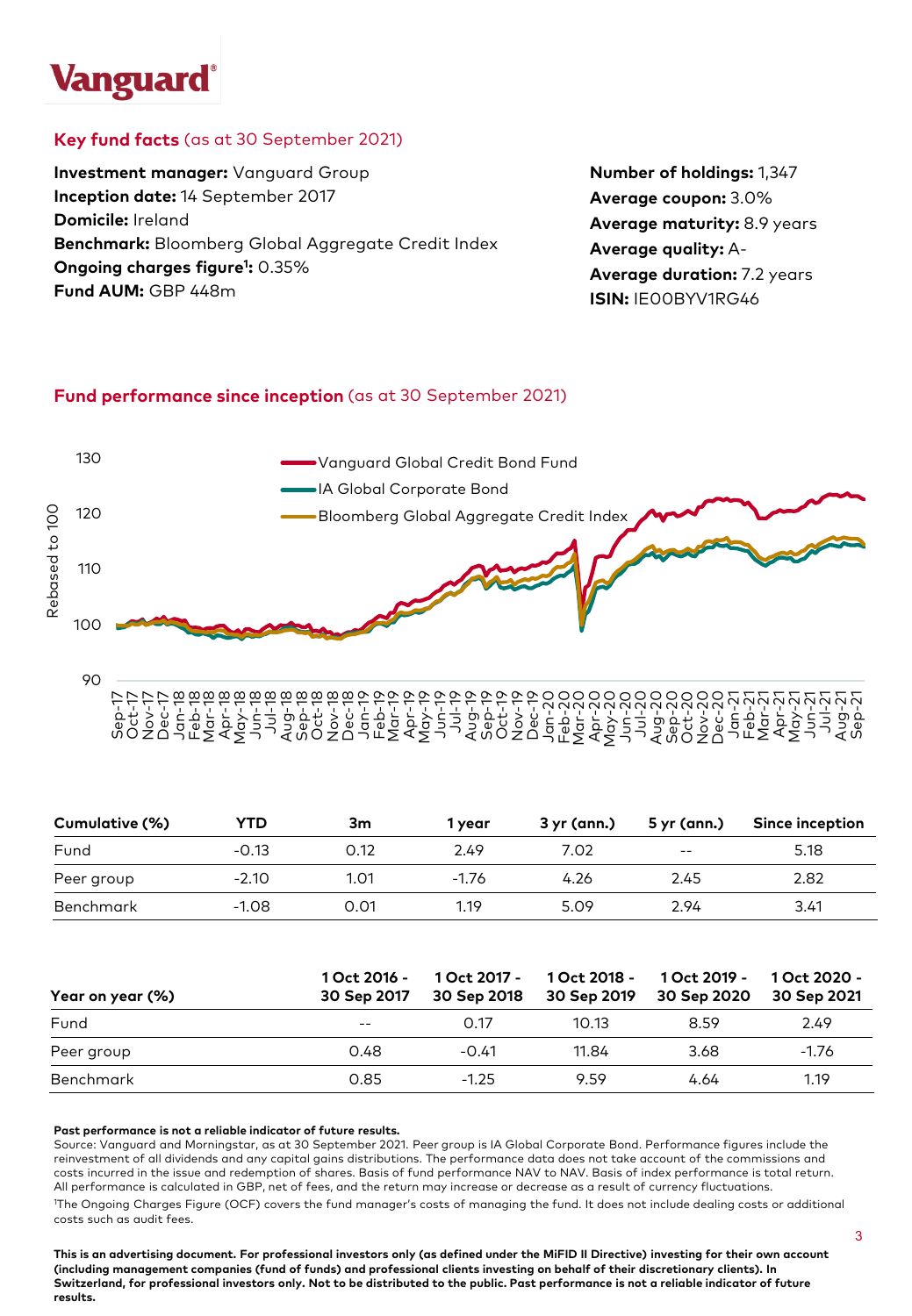

# **Fund breakdown** (as at 30 September 2021)

#### **Distribution by issuer (% of bonds)**

|                                     | Fund % |
|-------------------------------------|--------|
| Industrials                         | 35.0   |
| Financial institutions              | 32.8   |
| Treasury/federal                    | 11.3   |
| Sovereign                           | 7.3    |
| Cash                                | 6.1    |
| Utilities                           | 6.1    |
| Agencies                            | 1.4    |
| Provincials/municipals              | 0.0    |
| Asset-backed security               | 0.0    |
| Commercial mortgage-backed security | 0.0    |
| Other                               | $-0.2$ |
| Supranational                       | 0.0    |
| Local authority                     | 0.0    |

The allocations are subject to circumstances such as timing differences between trade and settlement dates of underlying securities, that may result in negative weightings. The fund may also employ certain derivative instruments for cash management or risk management purposes that may also result in negative weightings. Allocations are subject to change. Cash includes physical cash on the account, cash like instruments (such as ultra-short term treasury bonds) and derivative instruments.

#### **Distribution by credit quality (% of bonds)**



Credit quality ratings for each issue are obtained from Bloomberg using ratings derived from Moody's Investors Service, Fitch Ratings, and Standard & Poor's. When ratings from all three agencies are available, the median rating is used. When ratings are available from two of the agencies, the lower rating is used. When one rating is available, that rating is used.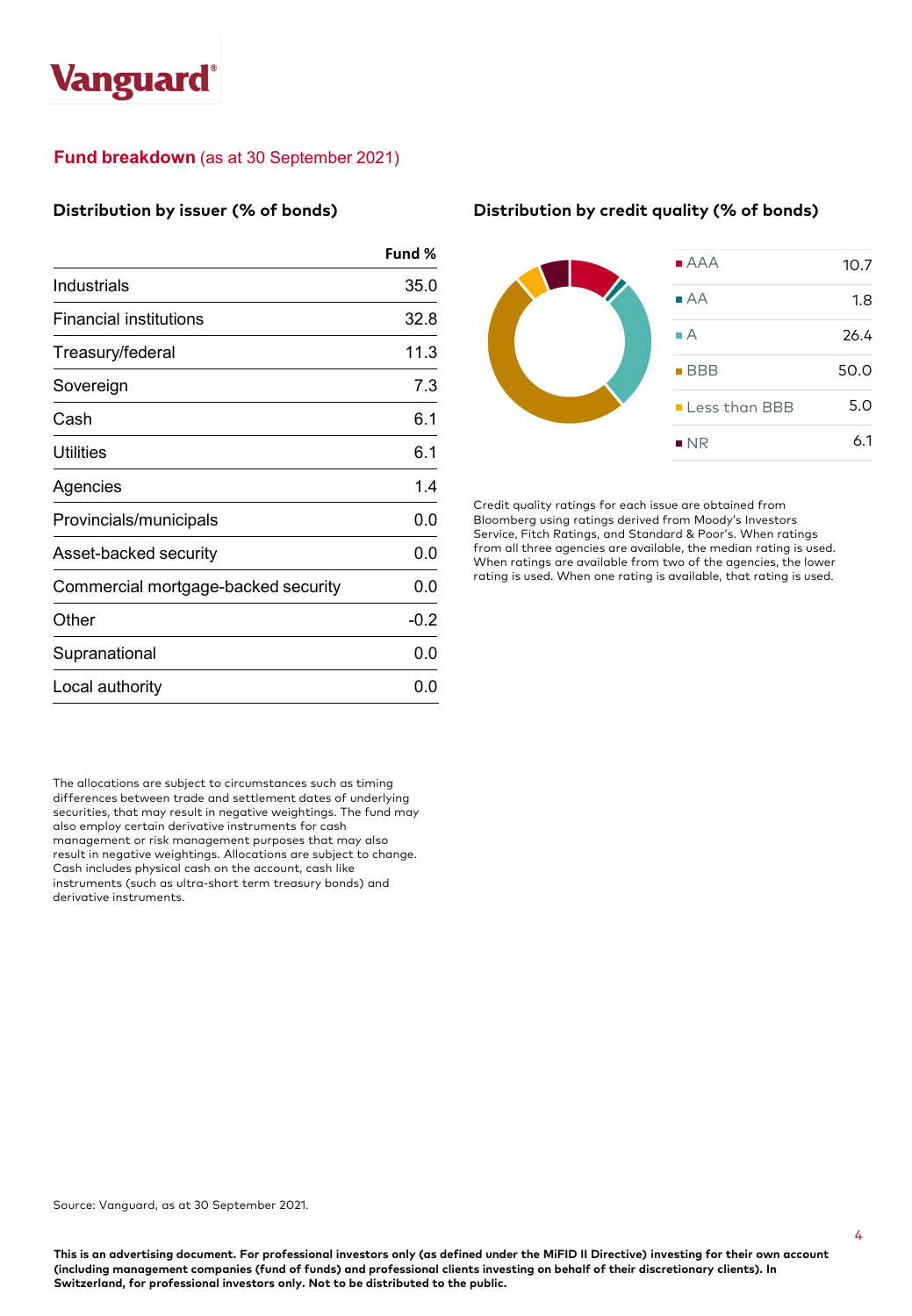

### **Investment risk information**

The value of investments, and the income from them, may fall or rise and investors may get back less than they invested.

Past performance is not a reliable indicator of future results.

Some funds invest in emerging markets which can be more volatile than more established markets. As a result the value of your investment may rise or fall.

Investments in smaller companies may be more volatile than investments in well-established blue chip companies.

Reference in this document to specific securities should not be construed as a recommendation to buy or sell these securities, but is included for the purposes of illustration only.

Funds investing in fixed interest securities carry the risk of default on repayment and erosion of the capital value of your investment and the level of income may fluctuate. Movements in interest rates are likely to affect the capital value of fixed interest securities. Corporate bonds may provide higher yields but as such may carry greater credit risk increasing the risk of default on repayment and erosion of the capital value of your investment. The level of income may fluctuate and movements in interest rates are likely to affect the capital value of bonds.

The Vanguard Global Credit Bond Fund may use derivatives, including for investment purposes, in order to reduce risk or cost and/or generate extra income or growth. For all other funds they will be used to reduce risk or cost and/or generate extra income or growth. The use of derivatives could increase or reduce exposure to underlying assets and result in greater fluctuations of the Funds net asset value. A derivative is a financial contract whose value is based on the value of a financial asset (such as a share, bond, or currency) or a market index.

Some funds invest in securities which are denominated in different currencies. Movements in currency exchange rates can affect the return of investments.

For further information on risks please see the "Risk Factors" section of the prospectus on our website at https://global.vanguard.com.

#### **Important Information**

**This is an advertising document. For professional investors only (as defined under the MiFID II Directive) investing for their own account (including management companies (fund of funds) and professional clients investing on behalf of their discretionary clients). In Switzerland for professional investors only. Not to be distributed to the public.**

The information contained in this document is not to be regarded as an offer to buy or sell or the solicitation of any offer to buy or sell securities in any jurisdiction where such an offer or solicitation is against the law, or to anyone to whom it is unlawful to make such an offer or solicitation, or if the person making the offer or solicitation is not qualified to do so. The information in this document is general in nature and does not constitute legal, tax, or investment advice. Potential investors are urged to consult their professional advisers on the implications of making an investment in, holding or disposing of shares, and the receipt of distribution from any investment.

Vanguard Investment Series plc has been authorised by the Central Bank of Ireland as a UCITS and has been registered for public distribution in certain EEA countries and the UK. Prospective investors are referred to the Funds' prospectus for further information. Prospective investors are also urged to consult their own professional advisers on the implications of making an investment in, and holding or disposing shares of the Funds and the receipt of distributions with respect to such shares under the law of the countries in which they are liable to taxation.

The Manager of Vanguard Investment Series plc is Vanguard Group (Ireland) Limited. Vanguard Asset Management, Limited is a distributor of Vanguard Investment Series plc.

For further information on the fund's investment policies, please refer to the Key Investor Information Document ("KIIDs"). The KIID for this fund is available in local languages, alongside the prospectus via Vanguard's website <https://global.vanguard.com/>